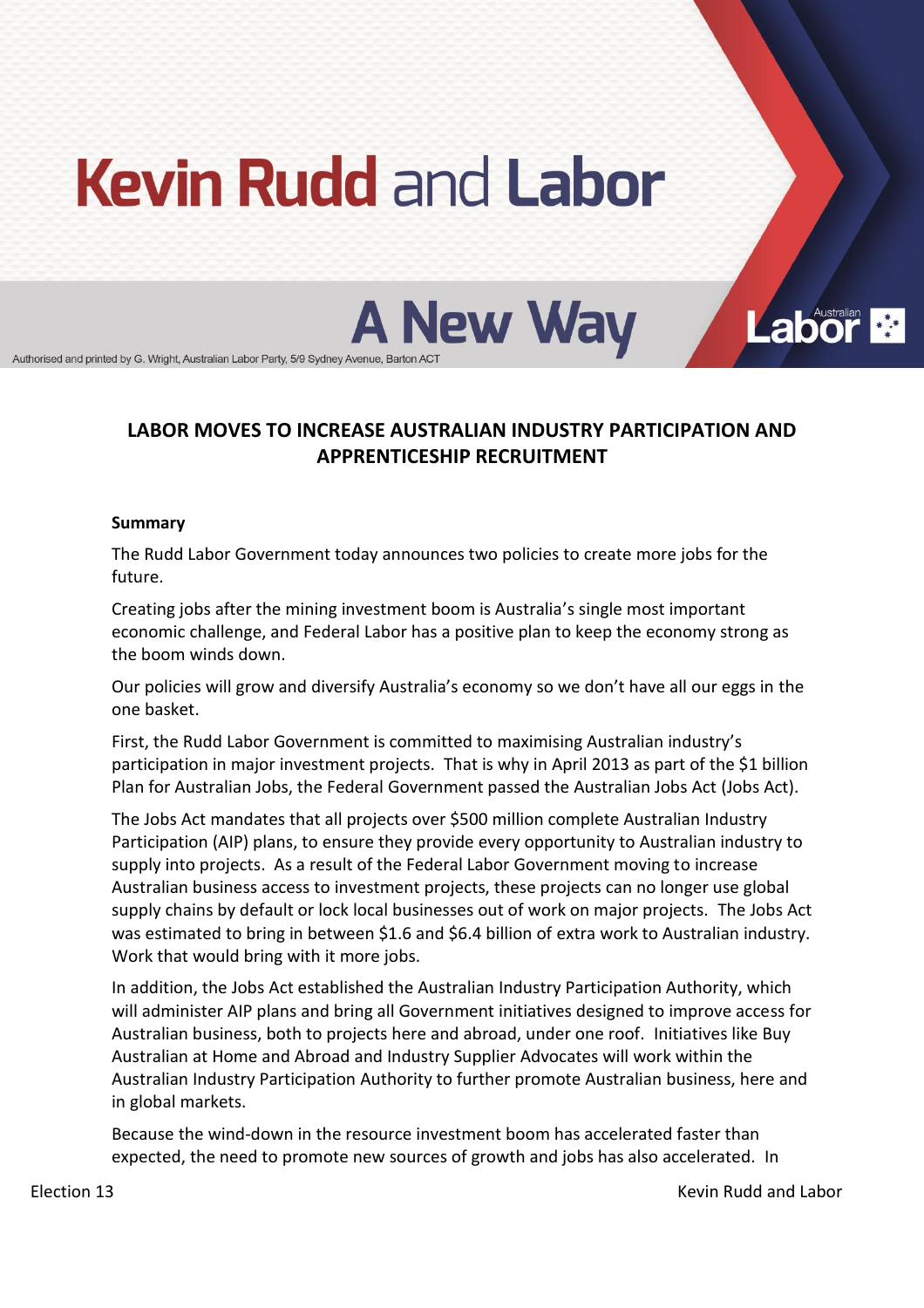response, the Rudd Labor Government is boosting the Plan for Australian Jobs. We are expanding Industry Innovation Precincts as Innovation Partnerships, with an additional 2 Innovation Partnerships to be established with an additional \$12 million in funding. This will provide even more support to sectors which will provide growth and jobs in a post mining boom economy.

Already, the Federal Government has announced Innovation Partnerships in Advanced Manufacturing, Food, Medical Technologies, Sports Technologies, Bio-pharmacy, Transport and Logistics, Financial Services, Creative Digital, Space and Spatial, and Oil and Gas, with two more Innovation Partnerships to come.

In order to further promote a more diverse economy and more broad based growth, the Rudd Labor Government will lower the threshold which triggers the need for AIP plans, from the current \$500 million to \$300 million. This will expand the scope of the Jobs Act, bringing in a greater number and more diverse investment projects under the Act and further expanding the opportunities for local businesses in accessing work on these projects.

Secondly, Federal Labor will ensure there are more training places on major construction project funded by taxpayers.

Construction projects worth more than \$5 million which are majority-funded by the Commonwealth Government will be required to use apprentices, trainees or cadets to meet a minimum of 10 per cent of total labour hours on the project.

Construction companies will be allowed to count training to improve the skills of existing workers towards meeting up to a quarter of this new training obligation.

This measure strengthens existing Fair Work Principles allowing the Federal Government to give preference to tenderers who have a demonstrated commitment to supporting apprenticeships and workplace training.

#### Why do we need to act?

The increased use of global procurement firms, global supply chains and in some cases unfair standards has led to an unfair competitive disadvantage for Australian businesses when seeking to win work on major investment projects. In particular, the default use of global supply chains has meant that work that could be supplied competitively by Australian businesses automatically goes to overseas suppliers because of established relationships rather than for sound competitive reasons.

Australian Industry Participation plans address these practises by requiring project proponents to open their procurement decisions and allow Australian industry to compete for work on a level playing field.

As the mining investment boom winds down, it will be increasingly important for Australian industry to access as much work as possible from both mining sector investment projects and increasingly importantly from non-mining sector investment projects. Lowering the threshold at which projects need to complete AIP plans to \$300 million will achieve this aim while still ensuring the projects are not subject to excessive administrative burden. It will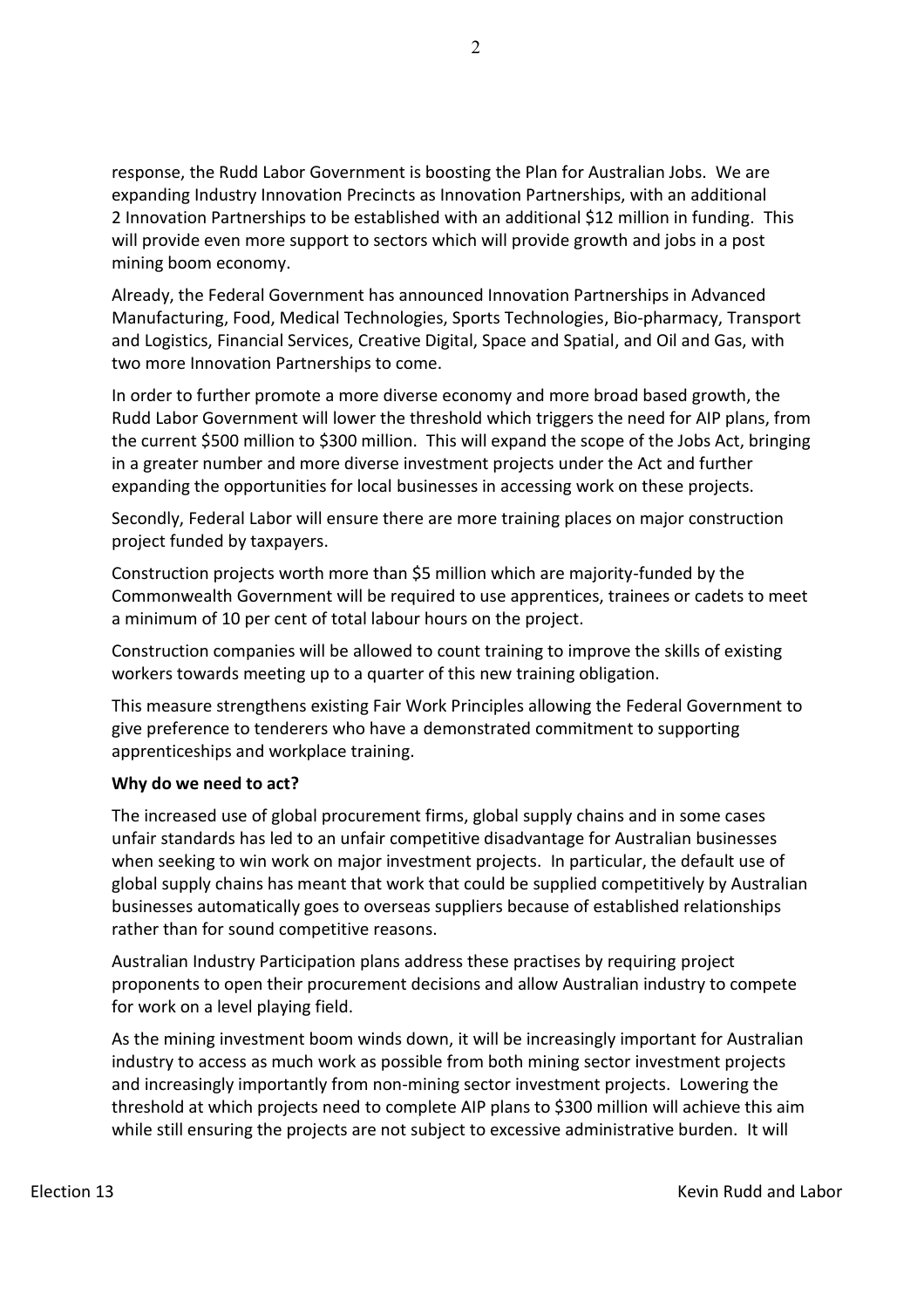better strike the balance between needing to improve access for Australian business to investment projects and keeping the costs of these projects as low as possible.

Extended and broadened AIP plans will increase the positive impacts of investment projects on regional economies, skills and Australian producers even further.

We also need to ensure that, in addition to getting value for money when taxpayers' money is spent on construction, that there is a skills dividend for Australian workers.

Apprentices are our future master tradespeople and the Federal Labor Government has strongly supported apprentices though 'Tools for Your Trade' payments, employer incentives and by building the national entitlement to a post-school qualification.

There's always more we can do, and we're determined that where taxpayer funds are building infrastructure, they are also used to build skills for the future.

### **How will it work?**

Lowering the AIP threshold to \$300 million will increase the number of non-mining investment projects covered by the Jobs Act. As a result, it will increase the expected benefits to Australian Industry. This expansion is estimated to increase the amount of work going to Australian Industry by between \$156 million to \$624 million. This brings the total estimated benefit to Australian industry from the Jobs Act to between \$1.8 and \$7 billion.

In addition to direct benefits to Australian Industry, AIP plans typically benefit projects as they expose these projects to competitive Australian suppliers which proponents would otherwise not access. Surveys of proponents that have completed AIP plans since 2003 showed that over 70 per cent agreed that their AIP Plan had a positive impact on procurement outcomes for their company, 71 per cent agreed that their AIP Plan had a positive impact for their Australian producers and over 75 per cent agreed AIP plans had a positive regional development impact. In addition, over 90 per cent agreed AIP plans had a positive employment and skill acquisition impact on the Australian economy through their suppliers.

The policy for additional apprenticeship recruitment will apply to building work above the \$5 million threshold that is majority funded (directly or indirectly) by the Commonwealth.

We will implement the requirement by introducing a procurement connected policy under section 44 of the *Financial Management and Accountability Act 1997*.

We will consult with industry, unions, the States, Territories and other stakeholders prior to implementation.

The Commonwealth's existing procurement connected policies can be found here: http://www.finance.gov.au/procurement/procurement-policy-and-guidance/buying/policyframework/procurement-policies/principles.html

#### **What will this cost?**

Expanding AIP requirements under the Jobs Act to investment projects worth \$300 million or more will not require additional expenditure. Consistent with the Jobs Act, AIP plans will be administered by the new Australian Industry Participation Authority.